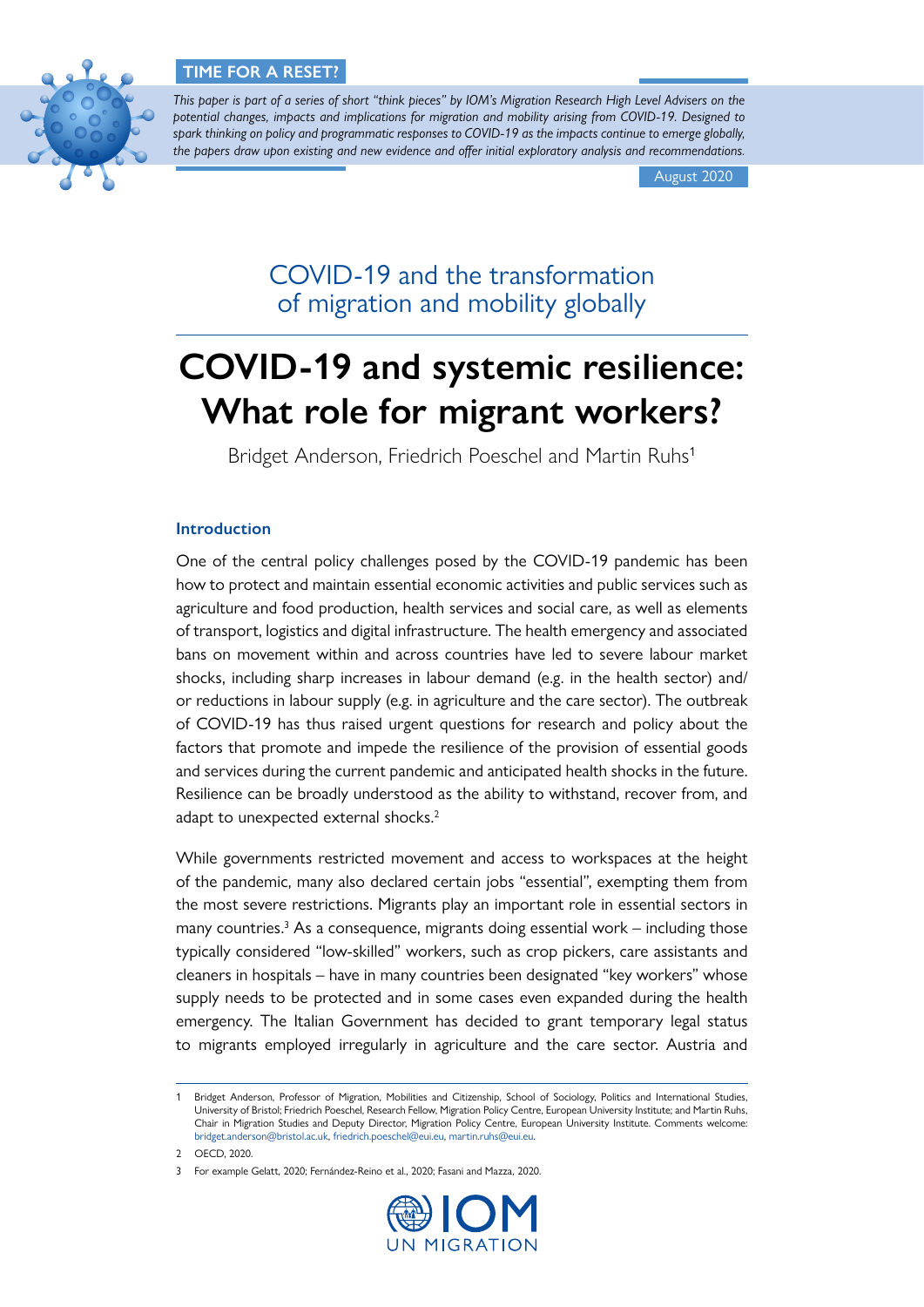

**PAGE 2**

Germany made special exemptions to their international travel bans and admitted new migrants to fill labour shortages on farms and in care homes. In the United States of America, special arrangements were made to ensure that foreign farm workers could still obtain work visas, even as normal consular operations abroad were suspended. The United Kingdom announced that expiring visas of migrant doctors, nurses and paramedics were to be automatically extended.

While these immediate measures have been widely accepted as necessary to deal with the COVID-19 emergency in the short term, they also raise important questions about whether, why and to what extent migrant workers are really "needed" to provide essential services and to help ensure their resilience in the longer term. While migrants often represent a substantial share of the workforce in essential sectors, these shares can vary strongly between countries.<sup>4</sup> We know from existing research that cross-country variations in the reliance on migrant labour are, at least in part, linked to the considerable differences between national systems (i.e. the national institutional and public policy frameworks) for providing essential goods and services, and their particular interlinkages with global supply chains.<sup>5</sup> This existing research has primarily focused on employers' incentives and has not yet considered the potential effects of *systemic resilience* on the demand for migrant workers. Indeed it appears that the concept of systemic resilience has been notably absent from research on migration and migration policy.<sup>6</sup>

This short paper argues that concern for the resilience of essential services should make us rethink how the impacts of migrant workers are assessed and how labour immigration and related public policies are designed. We integrate key insights from research on the role of migrant workers in addressing labour and skills shortages (section 2) and the essentially disconnected studies of the resilience of systems (section 3) to suggest how considerations of systemic resilience can be built into analyses and policy debates about the effects and regulation of labour immigration. While resilience strategies may vary across countries with different labour markets and other institutions and policies, we emphasize that taking systemic resilience seriously as a policy goal requires us to think globally and consider the role and contributions of migrants not only in essential sectors in particular countries, but also along global supply chains. The paper is intended as a conceptual contribution that begins to build a theoretical basis for new empirical research and policy debates about the role of migrant workers in the provision and resilience of essential services (see the new "Migrants and Systemic Resilience Hub" [MigResHub](https://migrationpolicycentre.eu/projects/migrants-resilience-global-covid19-research-policy-mig-res-hub/) at the EUI's Migration Policy Centre).

<sup>4</sup> Fasani and Mazza, 2020.

<sup>5</sup> For example Ruhs and Anderson, 2010.

<sup>6</sup> Bourbeau, 2015.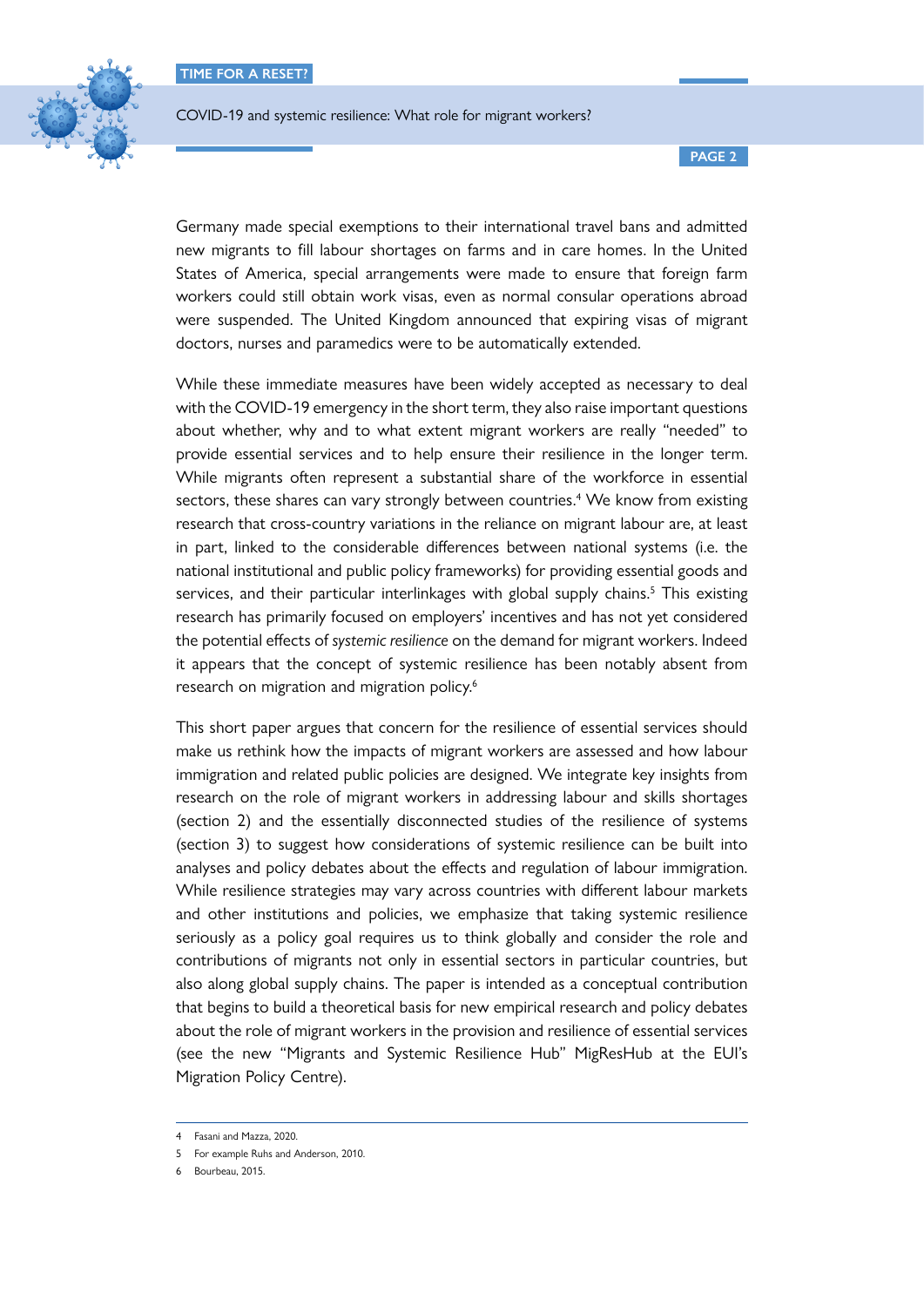

## **Learning from the past: A need for migrant workers?**

Many of the key issues relevant to the question of why and to what extent migrant workers are needed as "key workers" in essential sectors are similar to those that have been at the heart of the more general and long-standing debates about the role of migrants in filling labour and skills shortages in specific occupations. The terms of the debate are familiar: employers often claim that migrant workers are "needed to fill labour and skills shortages" and to "do the jobs that local workers cannot or will not do". Sceptics, including some trade unions, argue that in many cases these claims simply reflect employers' preferences for recruiting cheap and exploitable migrant workers over improving wages and employment conditions.

To analyse and debate these issues in a systematic way, it is instructive to turn to some of the key insights of the long-standing economic and sociological research literature on the characteristics and determinants of labour and skills shortages, employer demand for migrant labour and alternative policy responses.<sup>7</sup> First, there is no universally accepted definition of a labour or skills "shortage" and no single obvious "optimal" policy response. The definition of shortage typically underlying employers' calls for migrants to help fill vacancies is that the demand for labour exceeds supply at the prevailing wages and employment conditions. While raising wages should help reduce shortages, some employers may be reluctant or unable to raise wages, even as they insist on the quality of the migrant labour force. Thus, considerations of wages and conditions need to be at the heart of debates about labour shortages, including in essential services. In particular, the relationship between flexibility (as resilience-enhancing) and precarity (which may have more complex consequences for resilience) merits closer interrogation.

Second, how "skills" are defined and understood in analyses and debates about "skills shortages" is similarly highly contentious, and this has implications for how we think about the skills needed for the provision of essential services. What is recognized and legitimated as "skill" is socially constituted, unavoidably politicized, and often heavily gendered.<sup>8</sup> Nevertheless, in most immigration systems, skill is treated as an attribute that is usually credentialized and acquired through education, and can be measured through earnings. Outside of the immigration system, the concept of "skills" has come to be used far more flexibly over the past 20 years, and "soft skills" have been enumerated and applied to employee qualities and personal characteristics such as attitude, presentation, enthusiasm, social interaction etc.<sup>9</sup> "Soft skills" can also be used to refer to attributes and characteristics that are related to employer control over the workforce. Soft skills, like experience, are less likely to be reflected in wages,

<sup>7</sup> For example Waldinger and Lichter, 2003; Ruhs and Anderson, 2010.

<sup>8</sup> Steinberg, 1990; Bryant and Jaworski, 2011; Sawchuk, 2008; Fenwick, 2006; Guo, 2015.

<sup>9</sup> Sawchuck, 2008.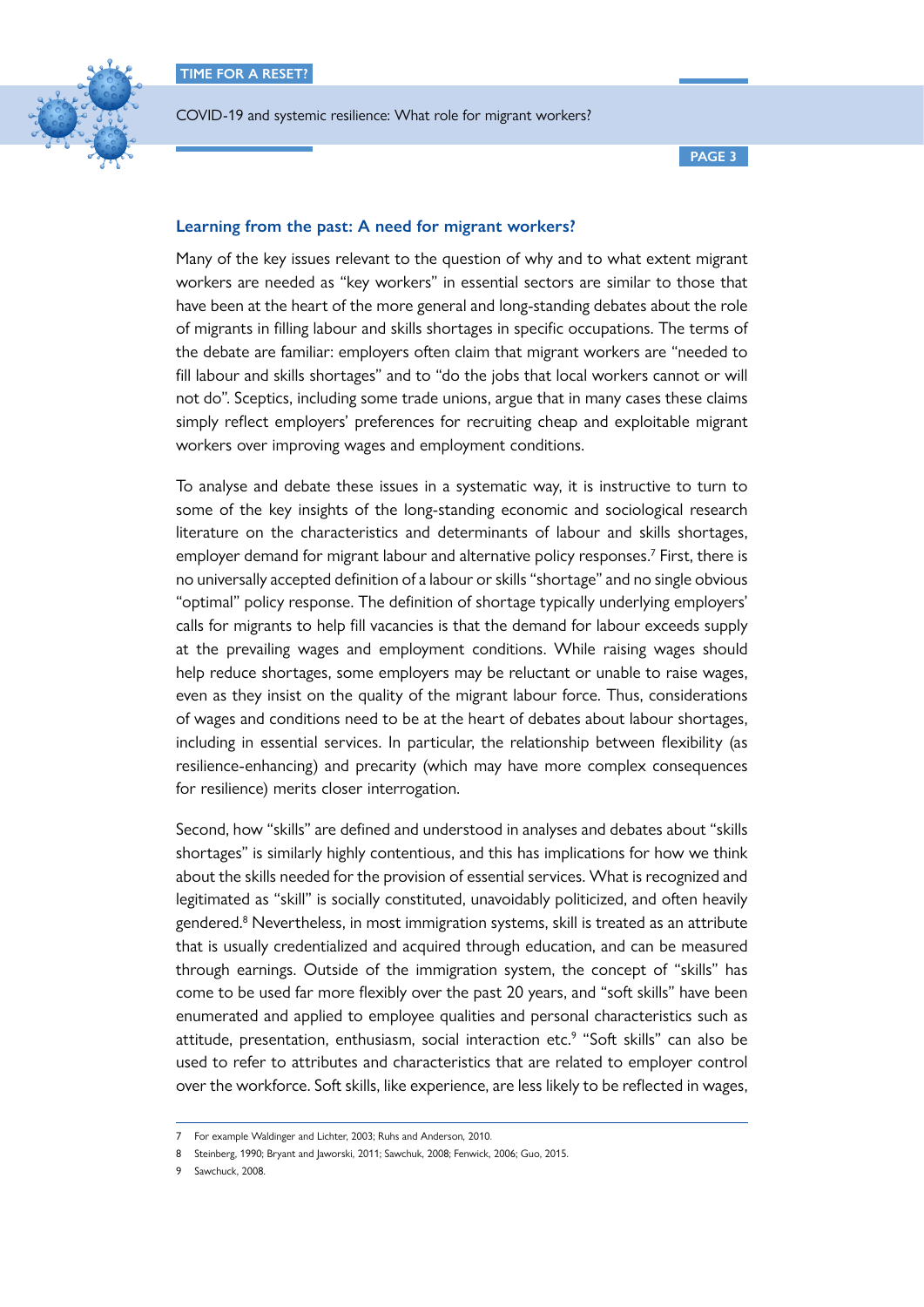

but may be highly desired by employers. Employer-defined and constituted skills are likely to vary considerably by company, context and country.<sup>10</sup> Nevertheless, any discussion of "skills shortages" needs to be aware that, in some occupations, the skills and "work ethic" demanded by employers are partly or largely a reflection of employer preference for a workforce over which they can exercise particular mechanisms of control and/or that is prepared to accept wages and employment conditions that do not attract a sufficient supply of local workers. Furthermore, establishing resilience as a desirable goal might entail different ways of valuing the roles of different workers and rethinking the concept of skills, including whether it is an adequate measure of contribution.

Third, immigration is not necessarily the only available or most desirable response to labour or skills shortages in a particular occupation. In theory, at an individual level, employers may respond to perceived staff shortages in different ways.<sup>11</sup> These include: (i) increasing wages and/or improving working conditions to attract more citizens who are either inactive, unemployed, or employed in other sectors, and/ or to increase the working hours of the existing workforce (this may require a change in recruitment processes and greater investment in training and up-skilling); (ii) changing the production process to make it less labour-intensive by, for example, increasing the capital and/or technology intensity; (iii) relocating to countries where labour costs are lower; (iv) switching to production (provision) of less labourintensive commodities and services; and (v) employing migrant workers. To be sure, not all of these alternatives will be available to employers across different sectors and occupations; however, the fundamental point remains that immigration is not necessarily the only or best response to a shortage, and this applies also to sectors deemed essential for basic societal functioning.

Fourth, reliance on migrant workers in specific sectors and occupations is, at least in part, a reflection of "system effects" that "produce" domestic labour shortages. System effects arise from the institutional and regulatory frameworks of the labour market and from wider public policies including (but not restricted to) immigration policies, many of which are not ostensibly linked with the labour market. Both system effects and social context are often outside the control of individual employers and workers, and may be heavily (but not exclusively) influenced by the State. The analysis of system effects points to the difficulty of constructing and implementing labour immigration policy in isolation from labour market policy and wider economic and social policies and institutions.<sup>12</sup> Cross-country differences in national institutional and regulatory frameworks, and their interlinkages with global systems such as international supply chains, are an important reason behind substantial variation in

<sup>10</sup> Griuglis and Vincent, 2009.

<sup>11</sup> Ruhs and Anderson, 2010.

<sup>12</sup> Ibid.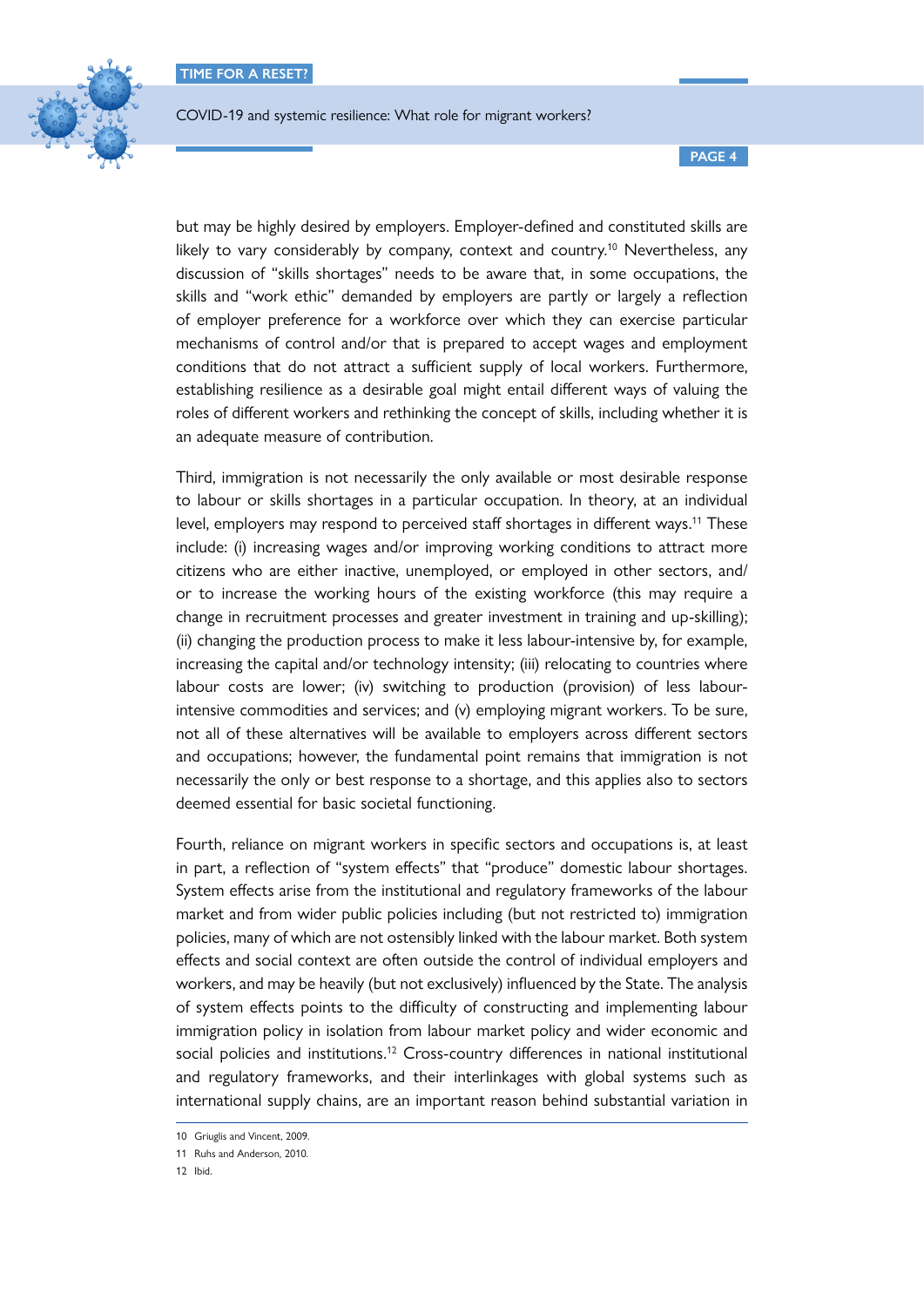

COVID-19 and systemic resilience: What role for migrant workers?

**PAGE 5**

the reliance on migrant labour in the same occupation across different countries. These differences in national institutional and policy contexts, and the associated reliance on migrant labour in essential services, imply further that there is likely to be cross-country variation in resilience strategies for the provision of essential services. Nevertheless, despite these variations, in a globalized economy resilience-building likely requires thinking beyond particular States, and analysing the intermeshing of different system effects and the role of international governance and cooperation.

#### **Systemic resilience**

While research on systemic resilience has been largely disconnected from migration analyses and policies, some of its basic concepts and insights are highly relevant to debates about the resilience of essential services, and how it may be shaped by migrant labour, during and after COVID-19. The notion of a system's resilience originated in natural sciences such as physics and ecology, where it captures the tendency of the system (e.g. an ecosystem) to "bounce back" to roughly the state that prevailed before the shock. When this notion was imported into different fields of social science, however, it was recognized that systems in social science are typically in some process of evolution.<sup>13</sup> In this context, a system is considered resilient when its evolution is not permanently "thrown off course": after the shock, it eventually "bounces forward", returning to the evolutionary path that prevailed before the shock.

Various social sciences – including geography, management science, economics, development studies and public health – have produced and debated a plethora of more detailed definitions of systemic resilience.<sup>14</sup> While the notion itself has therefore remained rather vague, there are striking similarities that have been identified across the social sciences with regard to the features of a resilient system. Here we consider two of these features, often called "flexibility" and "social capital" or "networks". In a figurative sense, a system may be hard to break (resilience) if it bends (flexibility) and/or if its fibres are supported by strong connections (social capital and networks).

Flexibility is used in a broad sense, meaning the capacity to adapt. This may entail changing a process, changing the inputs employed in the process, changing the desired outputs, or even replacing a process by an altogether different activity. For example, a business organization can exhibit flexibility at the level of individual employees, who find workarounds and adjust their work schedules, and equally at the levels of organizational structures or corporate strategy.<sup>15</sup> Inputs such as materials and suppliers may be changed, as well as the outputs produced or where outputs are marketed.

<sup>13</sup> Robinson and Carson, 2016.

<sup>14</sup> For an overview, see Brand and Jax, 2007.

<sup>15</sup> Woods, 2006; Eichhorst et al., 2010.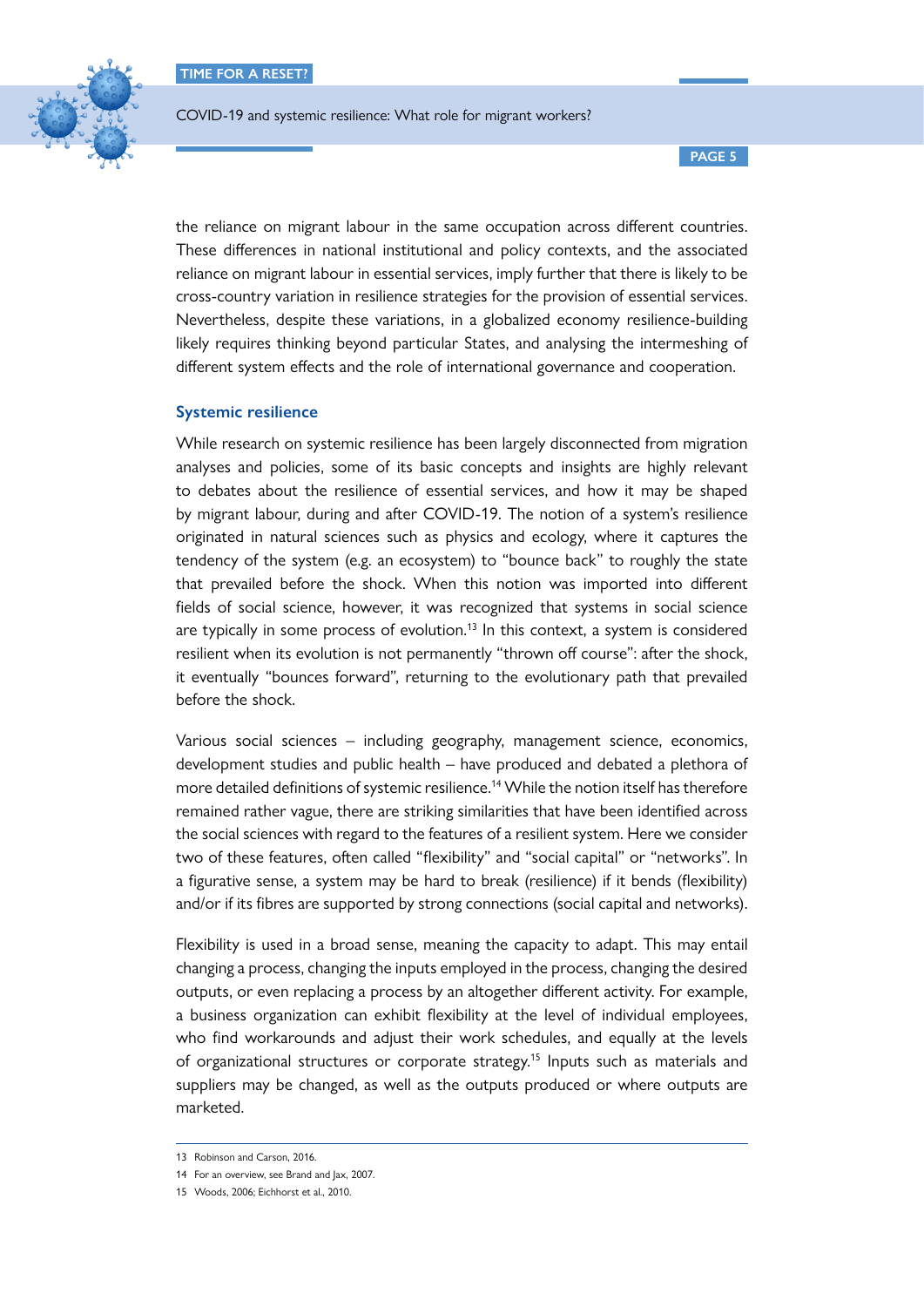

This example is also useful to illustrate the trade-off between flexibility and efficiency, i.e. using inputs to maximum effect. A frequently mentioned way to build flexibility and thereby resilience is the maintenance of several options (known as "redundancy"), in order to reduce dependence on a single option.<sup>16</sup> This, however, causes additional costs compared with using only the most efficient option.<sup>17</sup> Another way to build flexibility, similarly mentioned in various social sciences, is "diversity":18 a diverse system may be less dependent on any single element and exhibit a greater capacity to adapt, in so far as diversity contributes to innovative solutions and ensures that while some approaches and ideas may fail, others will succeed.

Under the heading of social capital and networks, a range of connections between (groups of) individuals has been described that support or reinforce individual actions. For example, hospital staff with a strong sense of making a common effort and of commitment to each other may be an invaluable factor for the hospital's resilience during a crisis.<sup>19</sup> This involves very practical aspects such as sharing information, peer learning and stepping in for colleagues. Networks can go beyond any given unit and function as a resource that can be drawn on during crises, be it based on a shared interest or on reciprocity. In many ways, sufficiently large networks can provide insurance: the parts of the network that are currently unaffected by a shock can come to the aid of the parts currently most affected. Social capital and networks also relate to flexibility – a strong sense of community or highly responsive networks can allow for a rapid temporary increase in staff levels, for example.

Finally, the cross-cutting role of structural policies and institutions for resilience has been noted across the social sciences.<sup>20</sup> Through standards and regulations, policies can severely limit the scope for flexibility at the level of individuals, organizations or entire sectors of the economy. Similarly, centralized institutions can undermine the creation and functioning of decentralized networks. However, policies can also enforce a minimum scope for flexibility and risk-sharing: certain preparations and crisis interventions benefit the system as a whole, even though engaging in them is not individually rational for (most) private entities. In an extreme case, private businesses may be mandated to switch production temporarily towards medical equipment, for example. More frequently, however, policies and institutions exert influence by – knowingly or not – encouraging some choices, while discouraging others. This can lead to significant differences in systems across countries, with important consequences for the resilience of these systems.

<sup>16</sup> For example Martin and Sunley, 2015.

<sup>17</sup> Kamalahmadi and Parast, 2016.

<sup>18</sup> For example Mitchell and Harris, 2012.

<sup>19</sup> Kruk et al., 2015.

<sup>20</sup> For example Briguglio et al., 2005; OECD, 2012.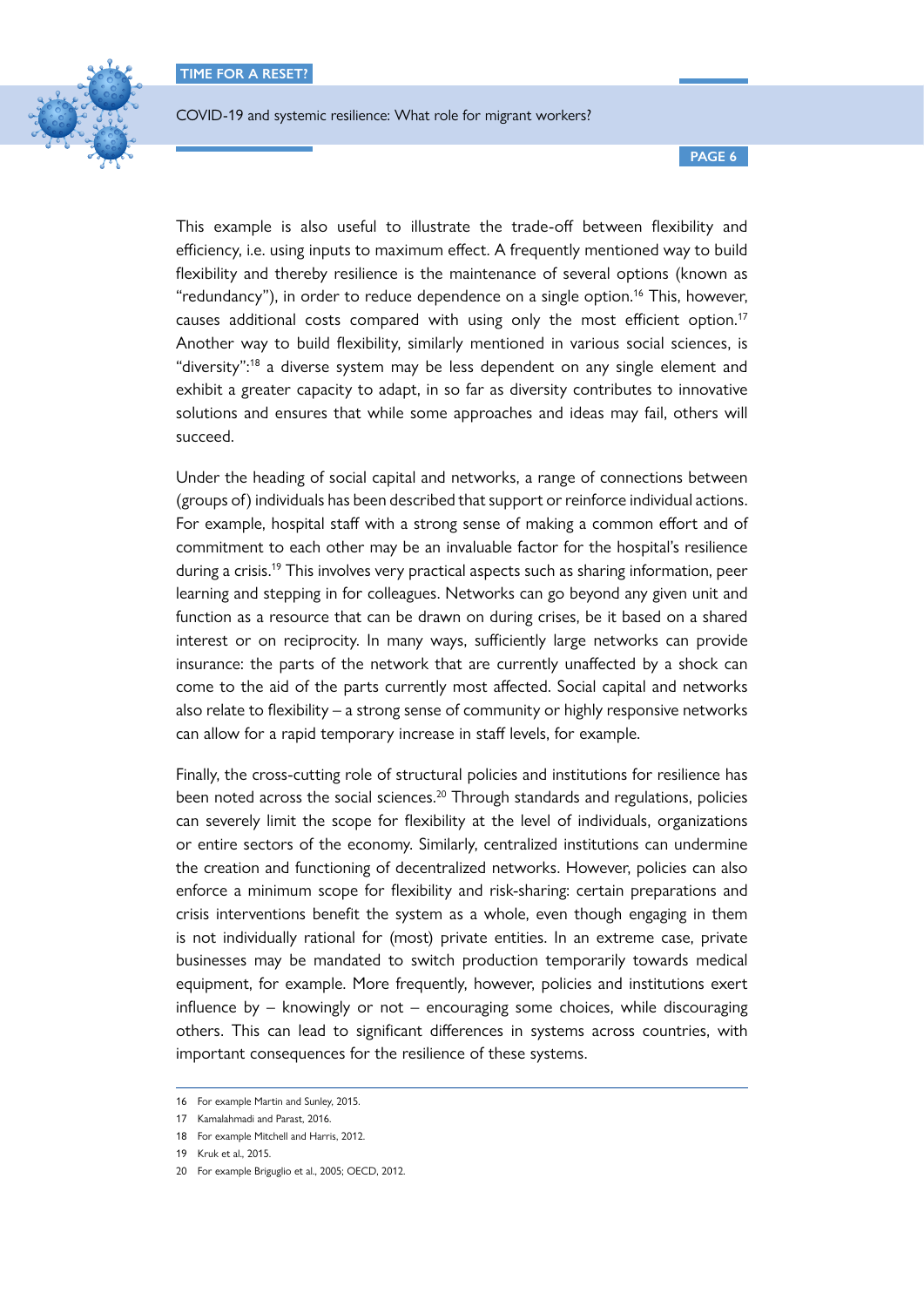

**PAGE 7**

# **Migrants and resilience of essential services**

If resilience of the provision of essential goods and services is an important policy goal, this will have consequences for research and policy on migration. It implies the need to rethink how the labour market impact of migrant labour is assessed and how labour migration and wider public policies are designed. This final section highlights three areas of change that such a rethink would entail.

## *Shifting the focus to systems*

First, migrants' impact and labour immigration policies are often defined in terms of occupations or skill levels. For example, a key question that is typically asked when deciding on the admission of migrant workers is whether and how migrants can help with addressing skills and labour shortages in specific occupations. When considering resilience, entire systems should be the unit of reference instead. This considerably broadens the perspective: a system for the provision of some good may include domestic production and domestic supply chains, as well as trade in intermediate or final products and associated supply chains abroad. Migrants can be important in numerous roles along supply chains both domestically and abroad. For example, half of the global supply of medical gloves appears to be produced by migrants in Malaysia.<sup>21</sup> By consequence, the resilience of a system may depend on macrolevel developments that affect global supply chains. The isolated assessment of migrants' employment in a particular occupation or skill level and in a single country misses potential effects on the functioning of the systems in which they are embedded, including effects on systemic resilience.

## *From protecting employment of citizens to protecting the provision of essential services*

The protection of the employment opportunities for citizens is typically a key consideration in assessments of the impacts of immigration, both in public debates about migrants and in the design of labour immigration policies. Migration impact assessments usually include analyses of the effects of immigration on the wages and unemployment of citizens.<sup>22</sup> Public debates about immigration are often characterized by an "us versus them" frame that foregrounds the (presumed conflictual) relationship between migrants and citizens.<sup>23</sup> In almost all countries, most labour immigration policies (although not those for the most highly skilled migrants) include a "labour market test" that requires employers to provide evidence that they have made efforts to search for workers domestically to fill vacancies before applying for work permits for migrant workers.<sup>24</sup> In other words, the conventional "status quo" approach to assessing, debating and regulating labour immigration is

<sup>21</sup> *Deutsche Welle*, 2020.

<sup>22</sup> For example Migration Advisory Committee, 2012.

<sup>23</sup> For example Anderson, 2013.

<sup>24</sup> For example Ruhs, 2013.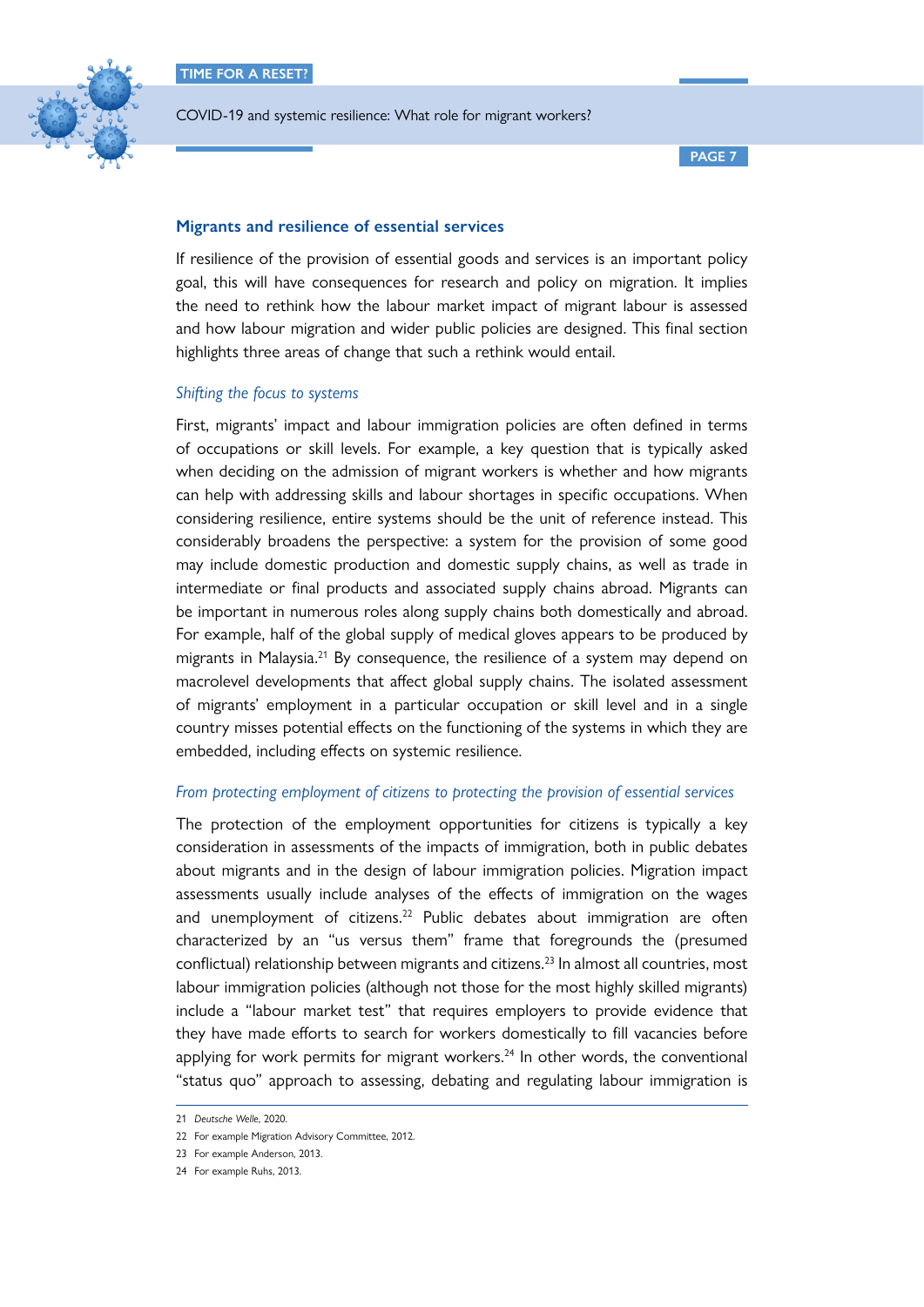

COVID-19 and systemic resilience: What role for migrant workers?

based on the perceived need to protect low- and medium-skilled citizens' "right to preferential access to the national labour market".<sup>25</sup> There are obvious political explanations for the perceived necessity of such an approach, based on conventional thinking: when considering how to regulate access to jobs in their countries, national governments need to give at least some priority to the interests of their citizens, which in turn necessitates the existence of at least some rules that are aimed at protecting employment opportunities for citizens.

How to protect and enhance the resilience of the provision of essential services is, by its very nature, an overarching (new) objective that can be expected to reduce (or even eliminate) concerns about protecting employment opportunities for citizens. This is because the primary issues do not relate to efficiency or distribution, but to the protection and stability of the provision of the essential good/service. In other words, given that essential services are necessary for basic social function and people's survival, the "ends" (resilience of provision) become much more important considerations than the "means" – in particular, deciding who provides the service, i.e. what combination of migrants and citizens.

## *From short run to long run*

Finally, considering systemic resilience requires a change in temporal framing. To value resilience is necessarily to think in the medium to long term, and its attainment may mean trading off short-term gains including profit margins (for employers) and electability (for politicians). Different stakeholders are subject to different pressures to think in the short term. For democratic politicians, incentives are weighted very heavily towards pursuing short-term objectives, but resilience requires a time horizon that extends beyond the electoral cycle. In some circumstances, employers may be more open to longer-term thinking, but they may also have to consider shortterm profits and efficiency. These kinds of pressures also feature in debates about sustainability which, like resilience, demands a shift to more long-term thinking. However, resilience also demands an explicit focus on risk, and even unquantifiable uncertainty.

## *Migrants and resilience*

The contributions of migrant labour and labour immigration policies to systemic resilience have not yet been explored. However, the important and often unacknowledged role that migrants play in many essential sectors has been highlighted by the COVID-19 pandemic in a number of major destination countries. This suggests that migrant employment can perform particular functions within systems. It is not difficult to imagine that migrants' jobs and their behaviour in these jobs differ from that of citizens in ways that matter for resilience. Recalling the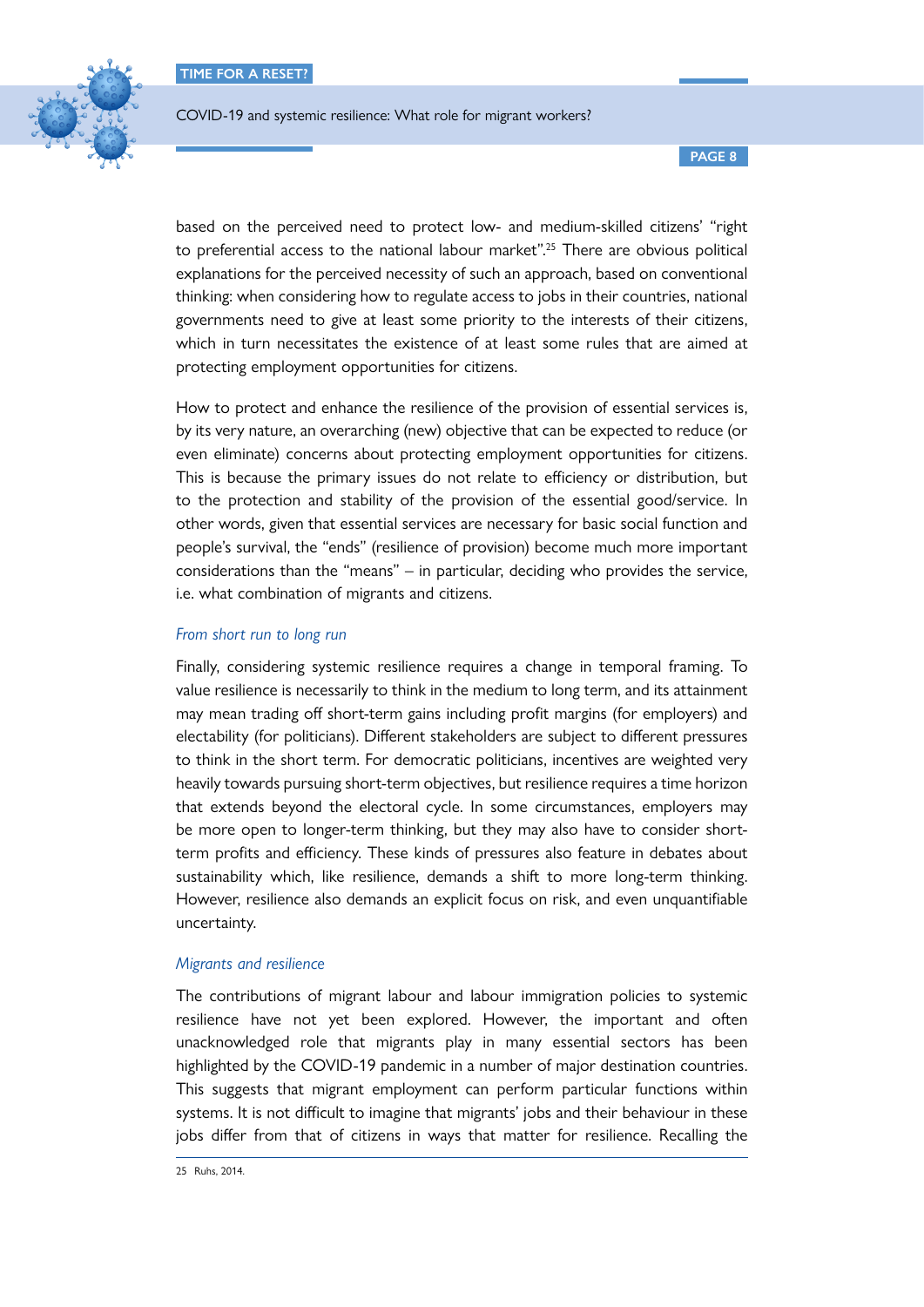

COVID-19 and systemic resilience: What role for migrant workers?

identified features of resilient systems, migrant workers might be especially flexible, or conversely, immigration requirements might reduce flexibility. Similarly, migrants' social capital may play particular roles for networks.

Once the relation between migrant labour and resilience is better understood, policies can target this lever. While many aspects that affect systemic resilience may be difficult to change, due to long-established institutional and policy settings, migrant labour could be comparatively susceptible to change. In addition, the role that migrants already play in many essential sectors suggests that this lever might lead to relatively large improvements of systemic resilience. For these two reasons, migrant labour could be a key variable for strategic efforts to increase resilience through policies.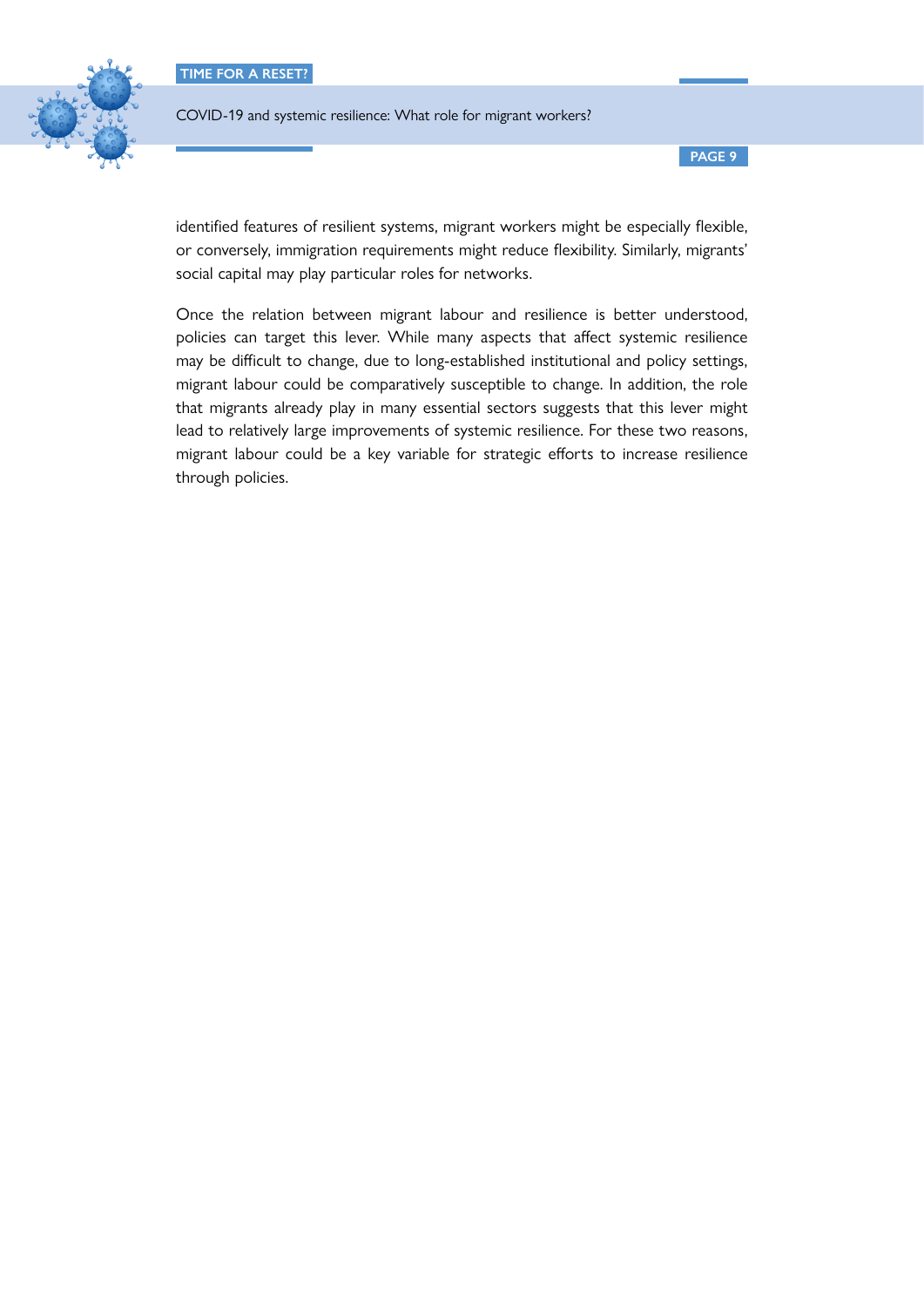

**PAGE 10**

## **References**

Anderson, B.

2013 Us and them? The Dangerous Politics of Immigration Control. Oxford University Press, Oxford.

#### Bourbeau, P.

2015 Migration, resilience and security: Responses to new inflows of asylum seekers and migrants. *Journal of Ethnic and Migration Studies*, 41(12):1958–1977. Available at [https://doi.org/10.1080](https://doi.org/10.1080/1369183X.2015.1047331) [/1369183X.2015.1047331.](https://doi.org/10.1080/1369183X.2015.1047331)

Brand, F.S. and K. Jax

2007 Focusing the meaning(s) of resilience: Resilience as a descriptive concept and a boundary object. *Ecology and Society*, 12(1).

Briguglio, L., G. Cordina, N. Farrugia and S. Vella

2005 Conceptualising and measuring economic resilience. In *Pacific Islands Regional Integration and Governance* (S. Chand, ed.). Australian National University Press, Canberra. Available at [http://](http://doi.org/10.22459/PIRIG.11.2005) [doi.org/10.22459/PIRIG.11.2005](http://doi.org/10.22459/PIRIG.11.2005).

#### Bryant, L. and K. Jaworski

2011 Gender, embodiment and place: The gendering of skills shortages in the Australian mining and food and beverage processing sectors. *Human Relations*, 64(10):1345–1367.

#### *Deutsche Welle*

2020 Rubber glove shortage exposes migrant worker abuse in Malaysia. 27 April. Available at <https://p.dw.com/p/3bSKc>.

Eichhorst, W., M.T. Feil and P. Marx

2010 Crisis, what crisis? Patterns of adaptation in European labor markets. IZA Discussion Paper No. 5045, July. Available at <http://ftp.iza.org/dp5045.pdf>.

#### Fasani, F. and J. Mazza

2020 Immigrant key workers: Their contribution to Europe's COVID-19 response. IZA Policy Paper 155, April. Available at [www.iza.org/publications/pp/155](http://www.iza.org/publications/pp/155).

#### Fenwick, T.

2006 Learning as grounding and flying: Knowledge, skill and transformation in changing work contexts. *Journal of Industrial Relations*, 48(5):691–706.

#### Fernández-Reino, M., M. Sumption and C. Vargas-Silva

2020 From low-skilled to key workers: The implications of emergencies for immigration policy. *Oxford Review of Economic Policy*.

#### Gelatt, J.

2020 *Immigrant workers: Vital to the U.S. COVID-19 response, disproportionately vulnerable*. Migration Policy Institute. Fact Sheet, March. Washington, D.C. Available at [www.migrationpolicy.org/](http://www.migrationpolicy.org/research/immigrant-workers-us-covid-19-response) [research/immigrant-workers-us-covid-19-response.](http://www.migrationpolicy.org/research/immigrant-workers-us-covid-19-response)

Griuglis, I. and S. Vincent

2009 Whose skill is it anyway?: 'Soft' skills and polarization. *Work, Employment and Society*, 23(4):597– 615.

Guo, S.

2015 The colour of skill: Contesting a racialised regime of skill from the experience of recent immigrants in Canada. *Studies in Continuing Education*, 37(3):236–250.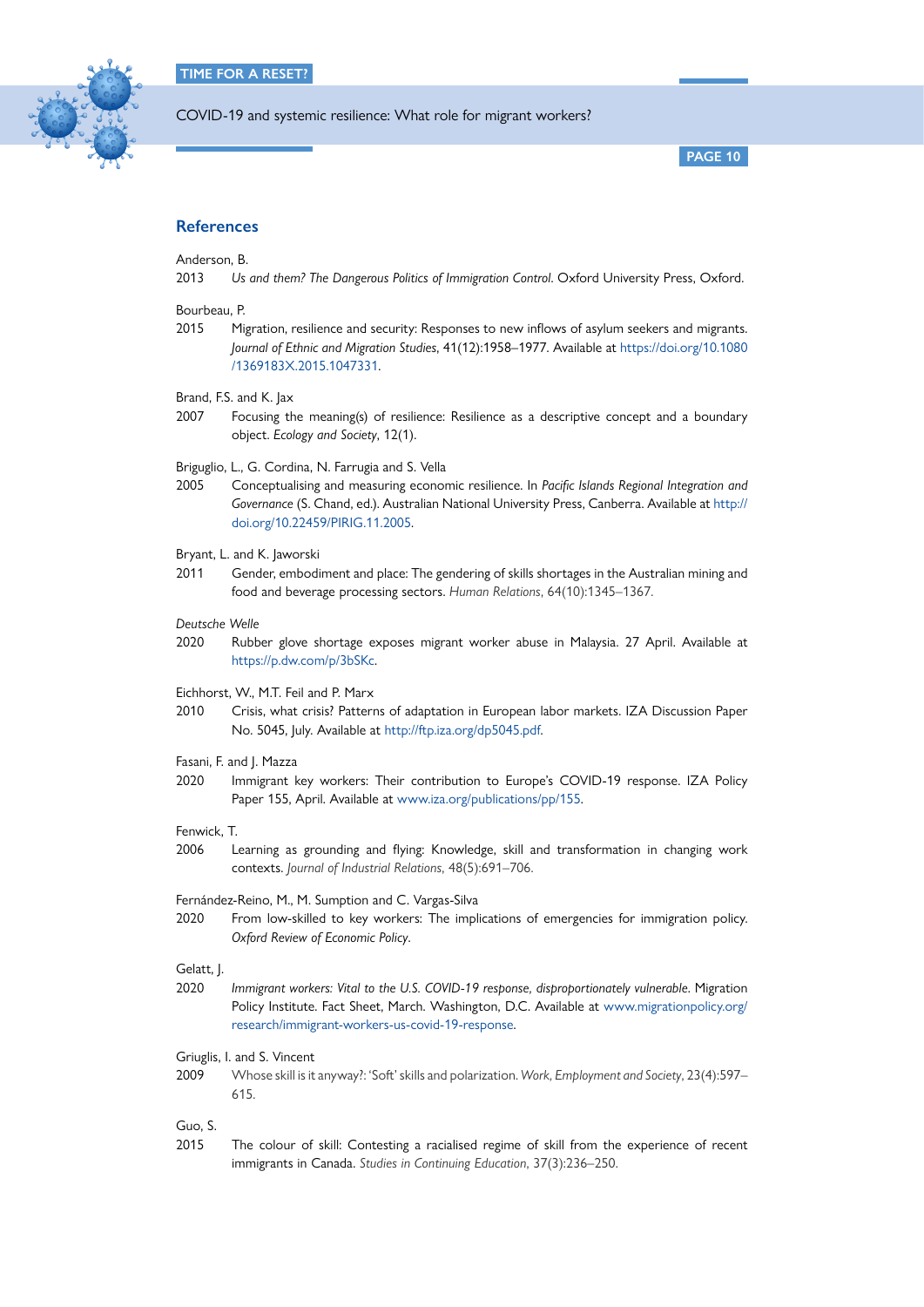

**PAGE 11**

Kamalahmadi, M. and M.M. Parast

2016 A review of the literature on the principles of enterprise and supply chain resilience: Major findings and directions for future research. *International Journal of Production Economics*, 171:116–133.

Kruk, M.E., M. Myers, S.T. Varpilah and B.T. Dahn

- 2015 What is a resilient health system? Lessons from Ebola. *The Lancet*, 385(9980):1910–1912.
- Martin, R. and P. Sunley
- 2015 On the notion of regional economic resilience: Conceptualization and explanation. *Journal of Economic Geography*, 15(1):1–42.
- Migration Advisory Committee
- 2012 *The Impacts of Migration*. United Kingdom Home Office, London.
- Mitchell, T. and K. Harris
- 2012 Resilience: A risk management approach. Overseas Development Institute Background Note, January. Available at [www.odi.org/sites/odi.org.uk/files/odi-assets/publications-opinion](http://www.odi.org/sites/odi.org.uk/files/odi-assets/publications-opinion-files/7552.pdf)[files/7552.pdf](http://www.odi.org/sites/odi.org.uk/files/odi-assets/publications-opinion-files/7552.pdf).

Organisation for Economic Co-operation and Development (OECD)

- 2012 What makes labour markets resilient during recessions? In *Employment Outlook 2012*. Paris, July. Available at [www.oecd-ilibrary.org/employment/oecd-employment-outlook-2012\\_](http://www.oecd-ilibrary.org/employment/oecd-employment-outlook-2012_empl_outlook-2012-en) [empl\\_outlook-2012-en](http://www.oecd-ilibrary.org/employment/oecd-employment-outlook-2012_empl_outlook-2012-en).
- 2020 *A systemic resilience approach to dealing with Covid-19 and future shocks*. Paris, 28 April. Available at [https://read.oecd-ilibrary.org/view/?ref=131\\_131917-kpfefrdfnx&title=A-](https://read.oecd-ilibrary.org/view/?ref=131_131917-kpfefrdfnx&title=A-Systemic-Resilience-Approach-to-dealing-with-Covid-19-and-future-shocks)[Systemic-Resilience-Approach-to-dealing-with-Covid-19-and-future-shocks.](https://read.oecd-ilibrary.org/view/?ref=131_131917-kpfefrdfnx&title=A-Systemic-Resilience-Approach-to-dealing-with-Covid-19-and-future-shocks)
- Robinson, G.M. and D.A. Carson
- 2016 Resilient communities: Transitions, pathways and resourcefulness. *The Geographical Journal*, 182(2):114–122.
- Ruhs, M. and B. Anderson
- 2010 *Who Needs Migrant Workers? Labour Shortages, Immigration, and Public Policy*. Oxford University Press, Oxford.

Ruhs, M.

- 2013 *The Price of Rights: Regulating International Labor Migration*. Princeton University Press, Princeton and Oxford. Available at [https://global.oup.com/academic/product/who-needs](https://global.oup.com/academic/product/who-needs-migrant-workers-9780199580590?cc=it&lang=en&)[migrant-workers-9780199580590?cc=it&lang=en&](https://global.oup.com/academic/product/who-needs-migrant-workers-9780199580590?cc=it&lang=en&).
- 2014 Immigration and labour market protectionism: Protecting local workers' preferential access to the national labour market. In *Migrants at Work: Immigration and Vulnerability in Labour Law*  (C. Costello and M. Freedland, eds.). Oxford University Press, Oxford.

Sawchuk, P.

2008 Labour perspectives on the new politics of skill and competency formation: International reflections. *Asia Pacific Education Review,* 9(1):50–62.

Steinberg, R.

1990 The social construction of skill: Gender, power and comparable worth. *Work and Occupations*, 17(4):449–482.